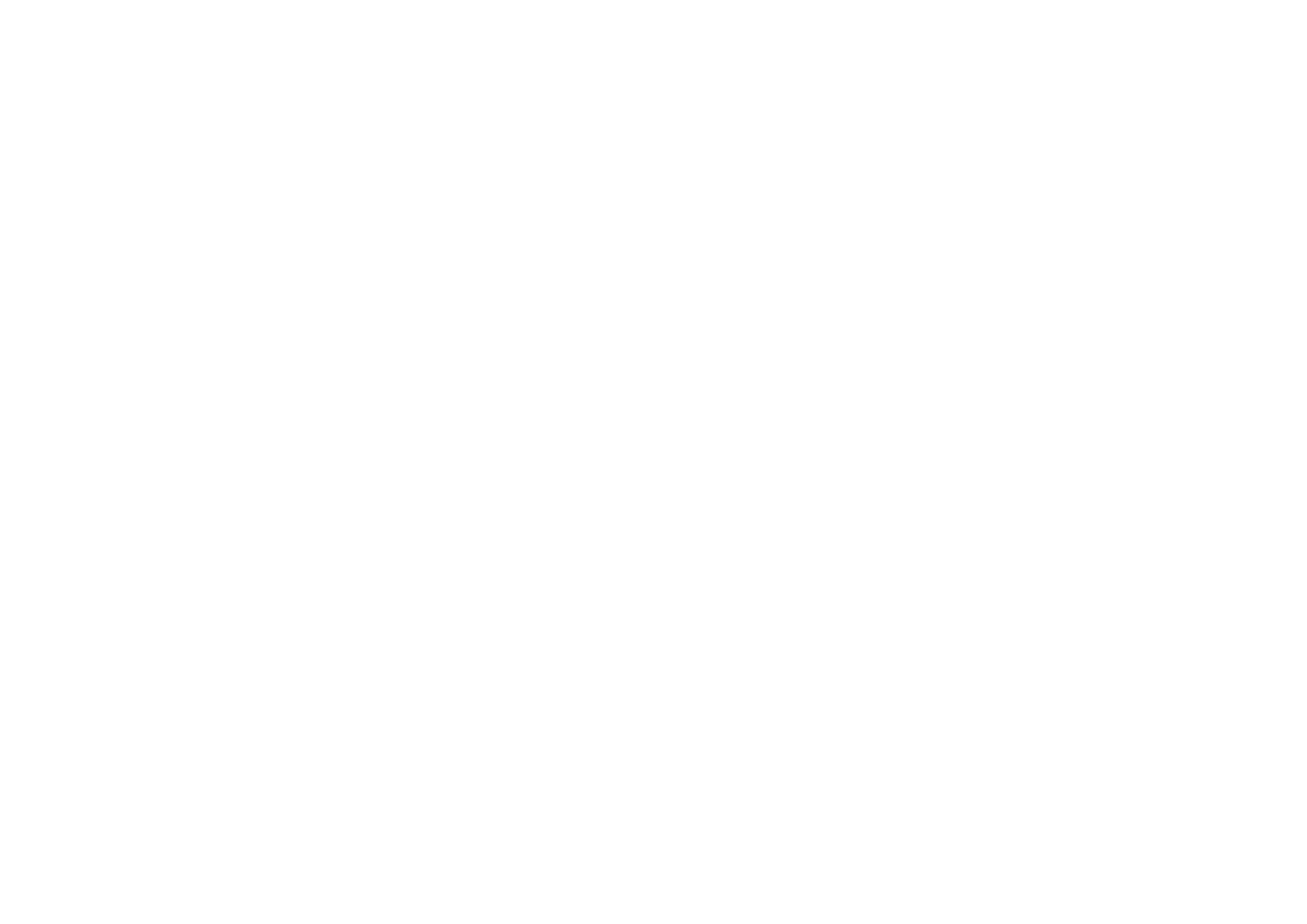## **Architectural Plans**



ITEM 9.5.1<br>APPENDIX B **APPENDIX BITEM 9.5.1**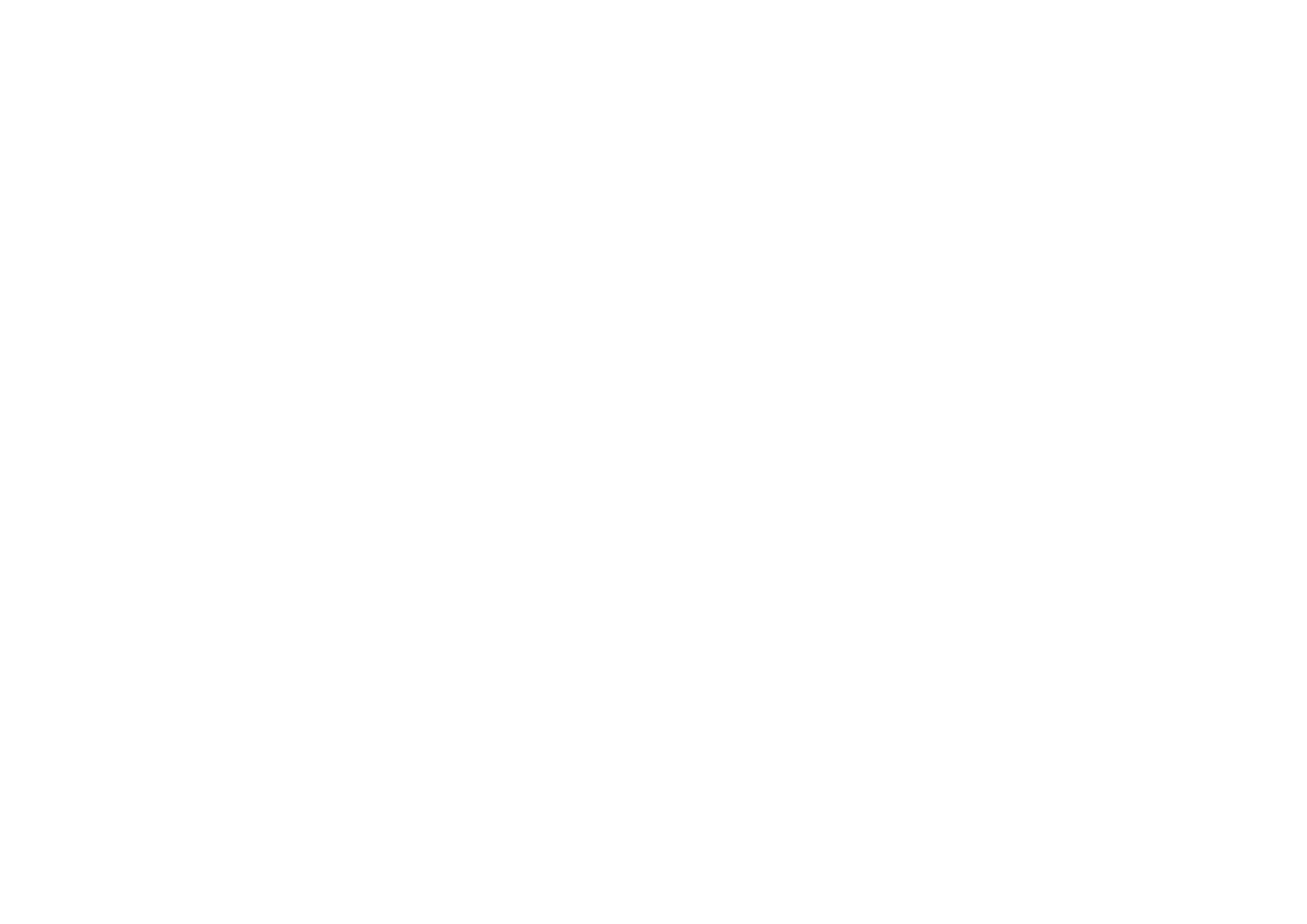## **Department of Water Flood Mapping**



## **ITEM 9.5.1 APPENDIX ITEM 9.5.1<br>APPENDIX C**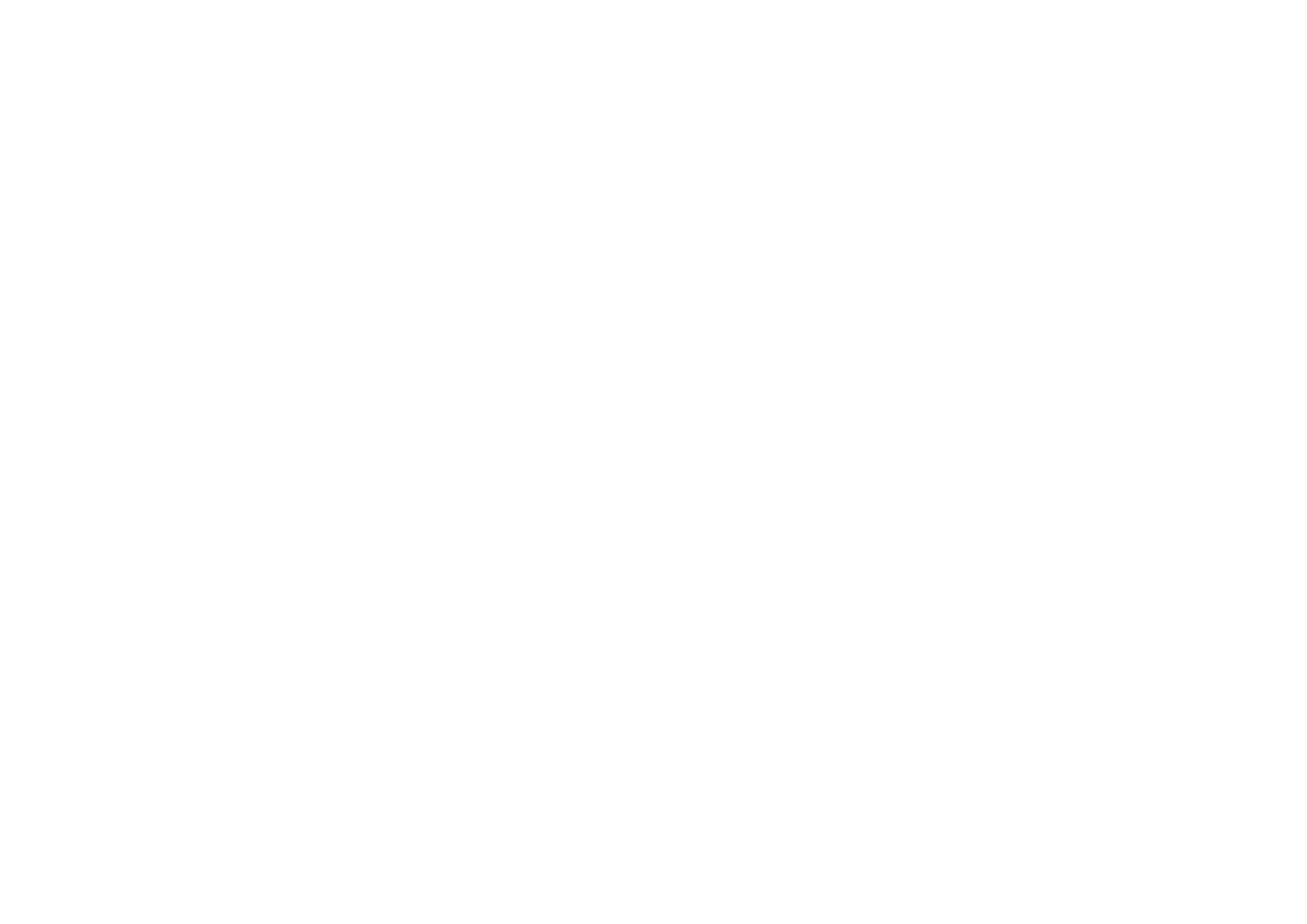## **Schedule of Submissions**

| No. | <b>Name</b><br><b>Address</b>                                                                 | Submission                                                                                                                                                                                                                                                                                                                                                                                                                                                                                                                                                                                                                                                                                                                                                                                                                                                                                                                                                                                                                                                                              | <b>Council's Response</b>                                                                                                                                                                                                                                                                                                                                                                                                                                                                                                                                                                                                                                                                                                                                                                                                |  |
|-----|-----------------------------------------------------------------------------------------------|-----------------------------------------------------------------------------------------------------------------------------------------------------------------------------------------------------------------------------------------------------------------------------------------------------------------------------------------------------------------------------------------------------------------------------------------------------------------------------------------------------------------------------------------------------------------------------------------------------------------------------------------------------------------------------------------------------------------------------------------------------------------------------------------------------------------------------------------------------------------------------------------------------------------------------------------------------------------------------------------------------------------------------------------------------------------------------------------|--------------------------------------------------------------------------------------------------------------------------------------------------------------------------------------------------------------------------------------------------------------------------------------------------------------------------------------------------------------------------------------------------------------------------------------------------------------------------------------------------------------------------------------------------------------------------------------------------------------------------------------------------------------------------------------------------------------------------------------------------------------------------------------------------------------------------|--|
| 1.  | K & R Betjeman,<br>Wansbrough<br>House and<br>Cottage, 22 Avon<br>Terrace, York<br>(opposite) | "We request that the following points are noted and addressed:<br>1. The application is for a second shed to be constructed on site. The<br>first shed, approx. 6 x 4m, is not shown on the sketch site. It is<br>located on Revett Place site boundary approx. 6m behind the<br>cottage and oriented in line with the footprint of the cottage. The<br>existing shed has minimal effect on streetscape but will affect<br>Town Planning floor area policy with respect to the proposed                                                                                                                                                                                                                                                                                                                                                                                                                                                                                                                                                                                                 | The second shed has been taken in consideration<br>in the assessment. The Local Planning Policy for<br>Outbuildings in Residential Zones permits R10<br>coded properties to have a collective floor area of<br>100m <sup>2</sup> . The addition of this proposed shed is well<br>below this area and will result in a combined area<br>of $65m^2$ .                                                                                                                                                                                                                                                                                                                                                                                                                                                                      |  |
|     |                                                                                               | shed.<br>No mature trees should be removed. The site is within the flood<br>2.<br>way of Bland Brook. It is critical that any additional structure be<br>located so as to conserve every mature flooded gum to protect<br>erosion of the site and downstream properties. The Wheatbelt<br>Aboriginal Consultative group has recommended the retention of<br>all native vegetation along Bland Brook to provide a green belt<br>corridor for wildlife and to conserve the floodway. The<br>Department of Water Northam advocates the importance of<br>retaining mature trees in the Bland Brook waterway and in the<br>past have stopped tree clearing for proposed development<br>adjacent to the Brook. York Shire Council policies also claim to<br>conserve mature trees.<br>3. Shed roof pitch should be as close as possible to the 2:3 pitch of<br>the c1856 front stage of the cottage because the shed is close to<br>the cottage and will be visible from Avon Terrace. It is good to see<br>that the proposal has a "higher gable", although too small at only<br>15 degrees. | This proposal does not require the removal of any<br>mature trees. Impacts on flooding have also been<br>assessed and considered acceptable.<br>The shed will be constructed 7.5m from the<br>3.<br>dwelling and at a lower level due to the contours<br>of the site. A higher gable is proposed and is<br>considered sympathetic to the surroundings,<br>which is consistent with the principles of the Burra<br>Charter and the Local Planning Policy.<br>4. Agreed and noted.<br>5. Disagreed. Due to the distance from Avon Terrace<br>and contours of the site, the shed will not<br>contribute or detract from the streetscape of Avon<br>Terrace and will only be partially visible. The<br>position of the shed has also been carefully<br>assessed from a flooding point of view and was<br>considered optimal. |  |
|     |                                                                                               | 4. Shed floor level, as stated on the site sketch, will be "the same as<br>the rear house floor level". This is an important and good decision                                                                                                                                                                                                                                                                                                                                                                                                                                                                                                                                                                                                                                                                                                                                                                                                                                                                                                                                          | Heritage green walls and corrugated iron roofing is<br>6.<br>proposed, which is consistent with the Local<br>Planning Policy for Heritage Precincts and Places.                                                                                                                                                                                                                                                                                                                                                                                                                                                                                                                                                                                                                                                          |  |